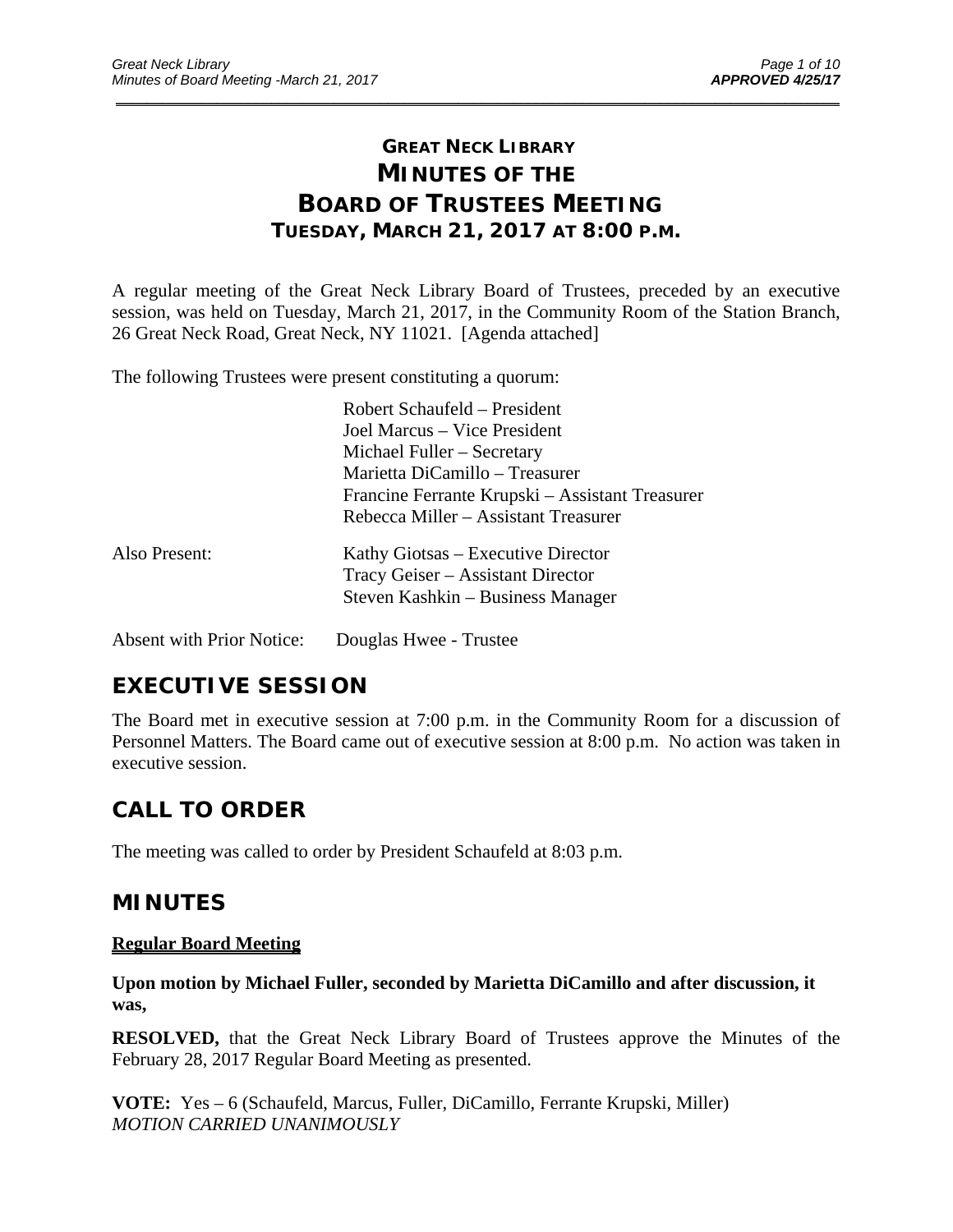## **Budget Workshops**

**Upon motion by Michael Fuller, seconded by Marietta DiCamillo and after discussion, it was,** 

**RESOLVED,** that the Great Neck Library Board of Trustees approve the Minutes of the March 7, 2017 and March 13, 2017 Budget Workshops as presented.

**VOTE:** Yes – 6 (Schaufeld, Marcus, Fuller, DiCamillo, Ferrante Krupski, Miller) *MOTION CARRIED UNANIMOUSLY* 

## **TREASURER'S REPORT**

**Upon motion by Marietta DiCamillo, seconded by Francine Ferrante Krupski and after discussion, it was,** 

**RESOLVED,** that the Great Neck Library Board of Trustees accept the following financial reports which have been reviewed by the Treasurer:

- February 28, 2017, Treasurer's Report;
- Warrant dated February 11, 2017 through March 10, 2017, which has been reviewed by the Treasurer, the sums set against their respective names, amounting in the aggregate to \$378,820.72.
- Payroll Warrants for pay dates February 2nd and February 16, 2017, which have been reviewed by the Treasurer, (in the amounts of \$142,907.97 and \$144,874.09 respectively,) for a total of \$287,782.06.

**VOTE:** Yes – 6 (Schaufeld, Marcus, Fuller, DiCamillo, Ferrante Krupski, Miller) *MOTION CARRIED UNANIMOUSLY* 

*Board Comment: Treasurer DiCamillo requested details for the TedTalks Programs and that upgraded newsletter paper is revisited.* 

*Public Comment: J. Pizer, M. Wohlgemuth* 

# **PAYROLL CHANGES**

## **Upon motion by Marietta DiCamillo, seconded by Joel Marcus, and after discussion, it was,**

**RESOLVED,** that the Great Neck Library Board of Trustees accept the Payroll Changes report of February 1, 2017 through February 28, 2017, which have been reviewed by the Finance Committee.

**VOTE:** Yes – 6 (Schaufeld, Marcus, Fuller, DiCamillo, Ferrante Krupski, Miller) *MOTION CARRIED UNANIMOUSLY*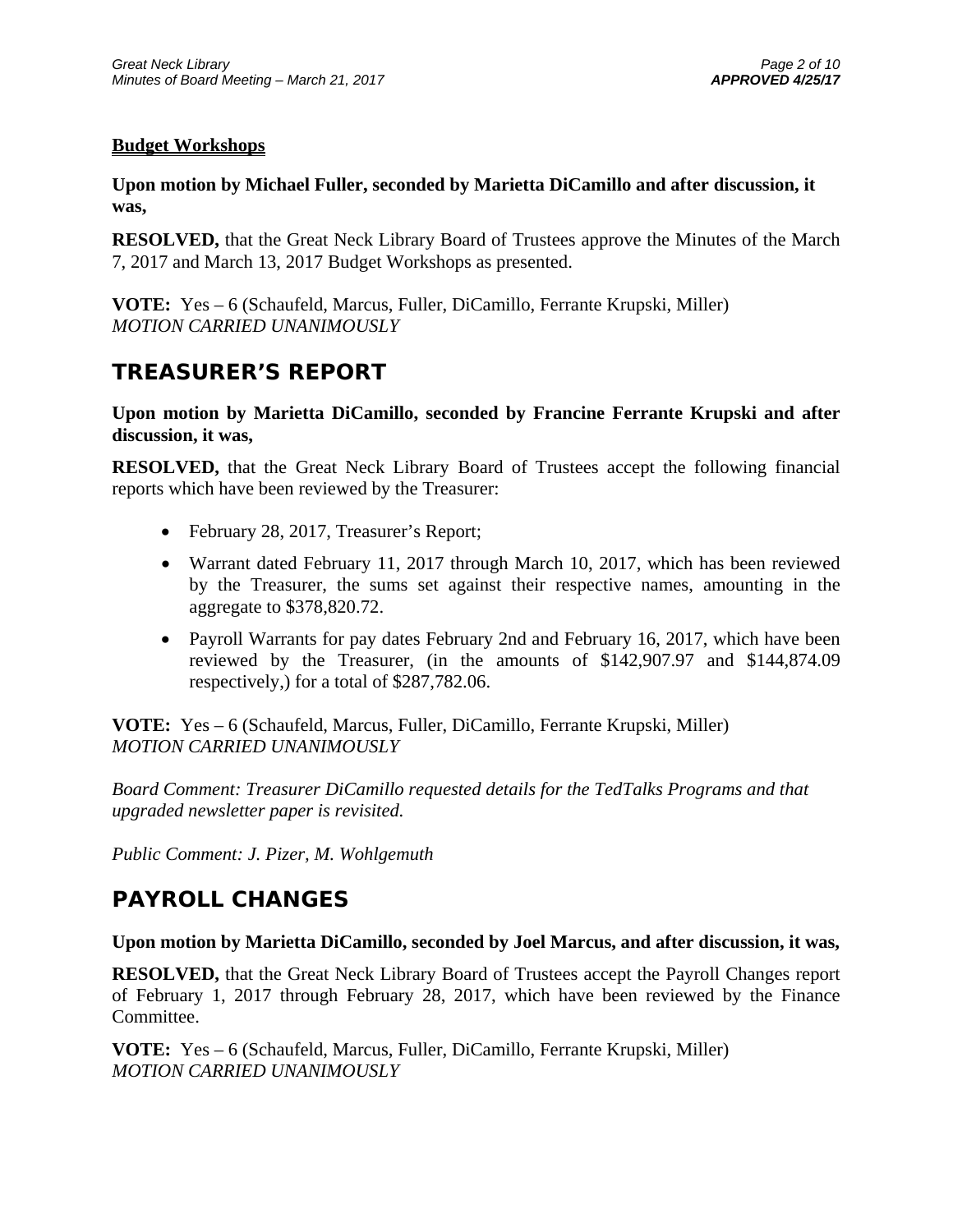# **REPORTS**

## **Branch Committee**

Trustee Fuller reported that a public meeting is scheduled tomorrow evening, March  $22<sup>nd</sup>$ , at the Station Branch to discuss ideas and suggestions for improvements and all are welcome. The Parkville Branch will be addressed in the near future.

## **Main Building Committee**

President Schaufeld reported that the Main Building Committee will meet on Monday, March  $27<sup>th</sup>$  at the Main Library. The Landscaping Committee held its final meeting on February  $27<sup>th</sup>$ and has recommended the Board of Trustees accept the final design proposal.

## **Policy Committee**

Vice President Marcus reported that a committee meeting was held and that the policy resolutions are being tabled until they are discussed with legal counsel.

## **Programming Committee**

Trustee Ferrante-Krupski reported that the next committee meeting is scheduled for March 28th at the Main Library.

## **Fundraising Committee**

Trustee Ferrante-Krupski reported that the committee met on March  $2<sup>nd</sup>$  where a discussion on how to raise funds and prior committee happenings took place. The next meeting is scheduled for April  $6<sup>th</sup>$  at the Main Library.

## **Long Range Planning Committee**

Vice President Marcus reported that a committee meeting is scheduled for April 24, 2017 at the Main Library.

## **Staff Reports**

Treasurer DiCamillo requested that when staff attends outside workshops, they include a manner in which to implement what they have learned and/or express if the Library should consider incorporating it.

Regarding the Statistics, Treasurer DiCamillo would like to see the potential of library card usage with census. For downloadable statistics, she requested comparisons to our collection to be provided.

Circulation statistics are down. President Schaufeld requested that a column is added to the Circulation Statistics showing the last year the Main Library was open.

For the Levels Report, weekends are to be high-lighted to compare attendance.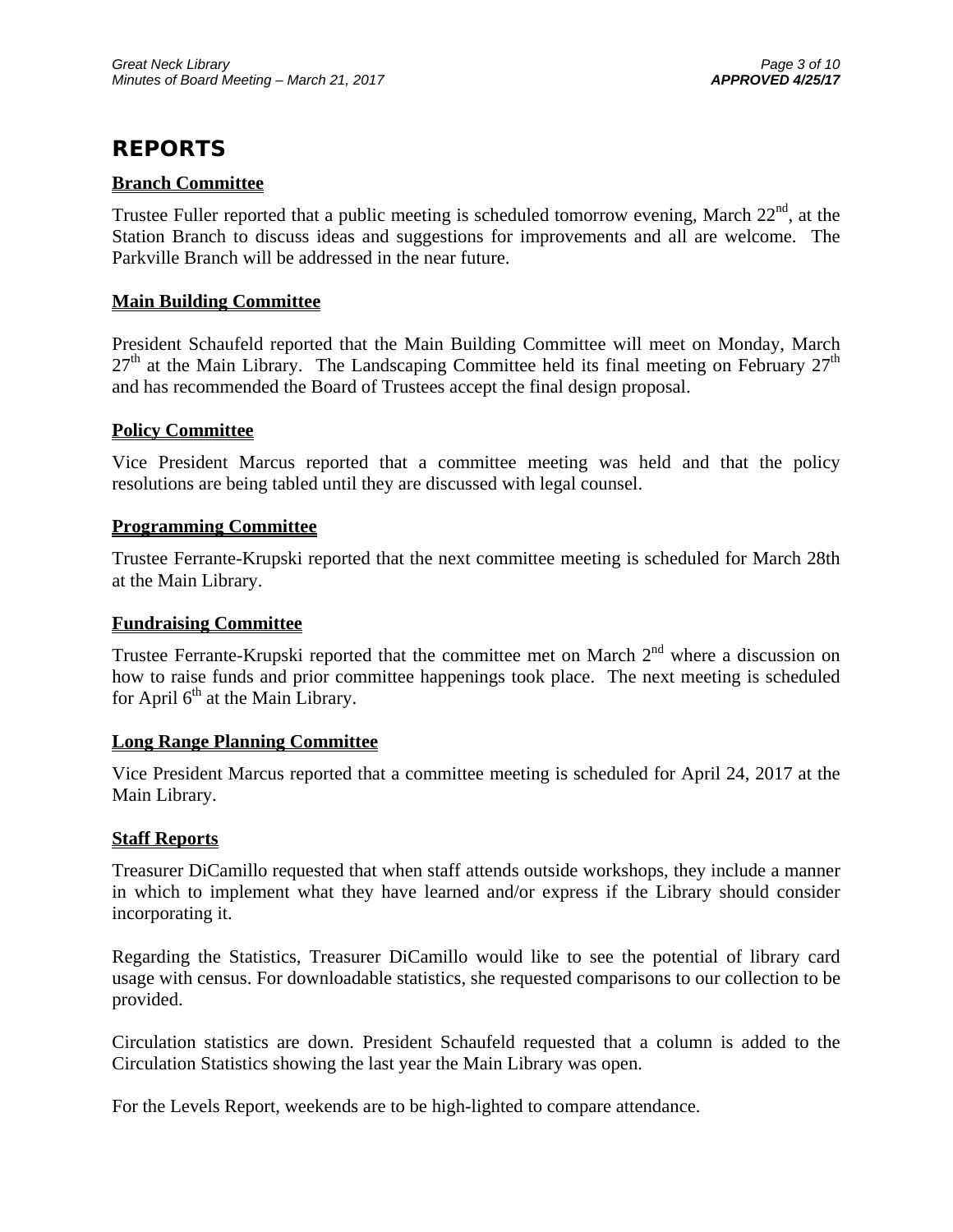*Public Comments:J. Pizer, M. Wohlgemuth, N. Penner* 

### **Assistant Director's Report**

Assistant Director Tracy Geiser reported that Alana Mutum is acclimating nicely at Lakeville. Assistant Director Geiser also expressed her appreciation for the Circulation Staff, who have been working diligently to unpack and re-shelve the collection. Treasurer DiCamillo acknowledged all their hard work and thanked them on behalf of the Board of Trustees.

There was a discussion on the Social Media accounts, the postings and the friends and followers.

Text of the Assistant Director's written report dated March 15, 2017 below:

#### **ADMINISTRATION:**

We have been interviewing prospective candidates for the position of Technical Services Coordinator and hope to have someone in that position soon. This Coordinator will be in charge of the Technical Service and IT departments (IT and website).

The postings for Administrative Assistant to the Administrative Coordinator and Full time Clerk have been posted with a large response already. They have been posted on list servs, in-house, on Indeed.com, and on the Great Neck website.

I would like to congratulate Ever Zelaya as our new full time Maintenance staff member. He currently works part time in Maintenance and Circulation. Ever has proven himself through the years to be a very reliable and diligent worker. We are looking forward to having him on a full time basis beginning on Monday, March 27.

I am very happy to announce that we have chosen Alana Mutum as our new Branch Head at Lakeville. She is already full steam ahead to make Lakeville hers and in meeting her community.

Formal staff schedules have begun to be mailed home to staff members.

The staff are now using their new keycards to enter the staff door in the Main building. Everything seems to be working out well with them.

Adam Hinz has created a Facebook page to help promote our library programs, photos, etc. https://www.facebook.com/GreatNeckLibrary/

#### **MAIN:**

I would like to profusely thank all the staff for their hard work re-cataloging, shifting, shelving, etc. during our book project at Main. They have been fantastic!

Charlie Wohlgemuth, Ever Zelaya and I have been trained on the BMS system by ICON. The software is on mine and Charlie's computers. It allows us to control the temperature throughout the building.

Shelvers and clerks continue working to put the items back on the shelves. Duplicates and other items from the collection have been cataloged and brought over to their new homes at Parkville and Station.

The moving company will be delivering the rest of the art work by the end of March/beginning of April. I am working on securing a date with them.

I am also securing a date to have the replacement shelving under the Mezzanine installed as well.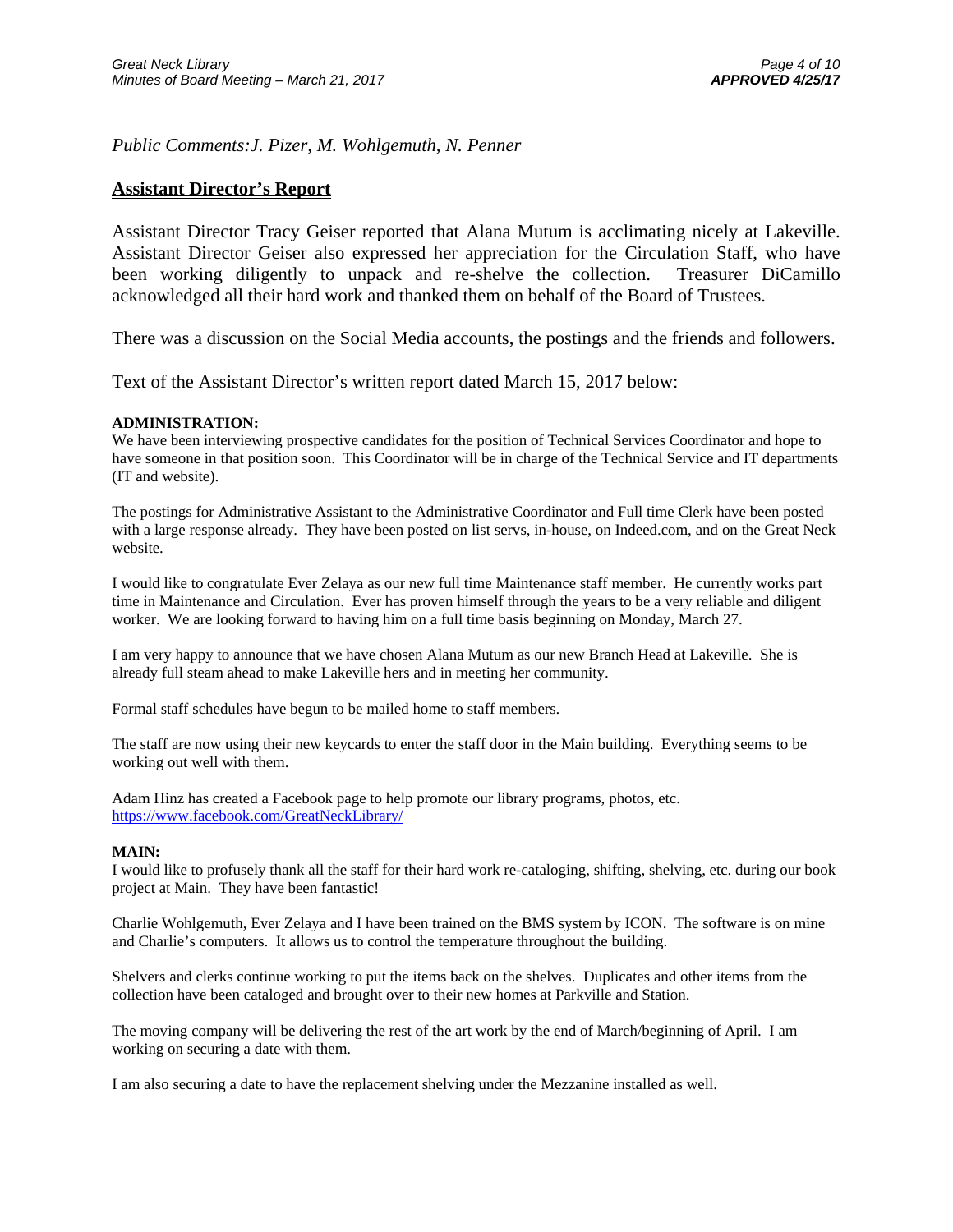#### **BRANCHES:**

The March  $20^{th}$  Branch Meeting has been rescheduled to March  $22^{nd}$  and will be held at Station at 7:30pm where we will discuss its future renovation. We are looking forward to hearing ideas from our patrons.

On March 6<sup>th</sup> Charlie Wohlgemuth, Garry Horodyski and myself welcomed Alana Mutum to Lakeville. Charlie and Garry explained what the steps are for running Lakeville concerning Maintenance and IT. Alana is currently working on organizing and scheduling with myself and Mina Pathak.

Station's shelves are once again brimming with the assistance of over 50 boxes of non-fiction from Main. The Children's Department is working on ordering to upgrade the books in the Children's area.

Justin Crossfox and Shu Zhang are working on bringing in new programming for our patrons for Parkville.

#### **Executive Director's Report**

President Schaufeld inquired about the set-up of the local History Room as a letter was received from the Great Neck Historical Society. Executive Director Kathy Giotsas reported that the staff member has vacated from that room and set-up is ongoing. President Schaufeld requested the two filing cabinets that are currently at Parkville be returned to the room as soon as possible.

Trustee Miller inquired about the State Tax Forms and how inquiries were being handled by the Reference Department.

Text of the Executive Director's written report dated March 15, 2017 below:

#### **ADMINISTRATION**

February has been the first full month that we have been picking up our ILL's from NLS. Maintenance has created a three days a week pick up schedule which has been working well. I have also investigated OCLC ILL's and if NLS has any impact on us requesting those ILL's, OCLC is not affected.

I have spoken to the contractors regarding the paperwork submission of the rebates. Once the project is paid in full the backup paper work will be submitted for rebates. Tracy has been following up with the contractors to insure that the punch list is completed in a timely manner.

#### **BUILDING**

We have contracted security for the Main Library on Fridays and Saturdays for 10 (ten) hours a week. The security company will also provide training to the staff for various situations we may encounter. We have also me with the Fire Marshal who has informed us he will provide a fire drill once the weather gets warmer.

Many of the comments that we have been receiving for the building are as follows:

- Where is the drop box
- Curb cuts are needed to get into the library for handicap patrons
- The handicap ramp is too far
- There aren't enough handicap spaces
- A patron waiting spot should be available in the front for pick up and waiting for handicap waiting

This past month I have been investigating transportation for seniors to the library. Several calls were made to Project Independence as well as the school transportation company. So far we have not been able to find or create a service that would be reasonable in cost to provide transportation for seniors to the library.

Staff has been using the new key card to enter the building and it has been working out. We are looking at a key card entry for administration. There have been times when staff is only in the staff lounge at night and patrons enter the area. We are looking to secure the area to present people wondering in during off hours and other sensitive times (when money is being counted).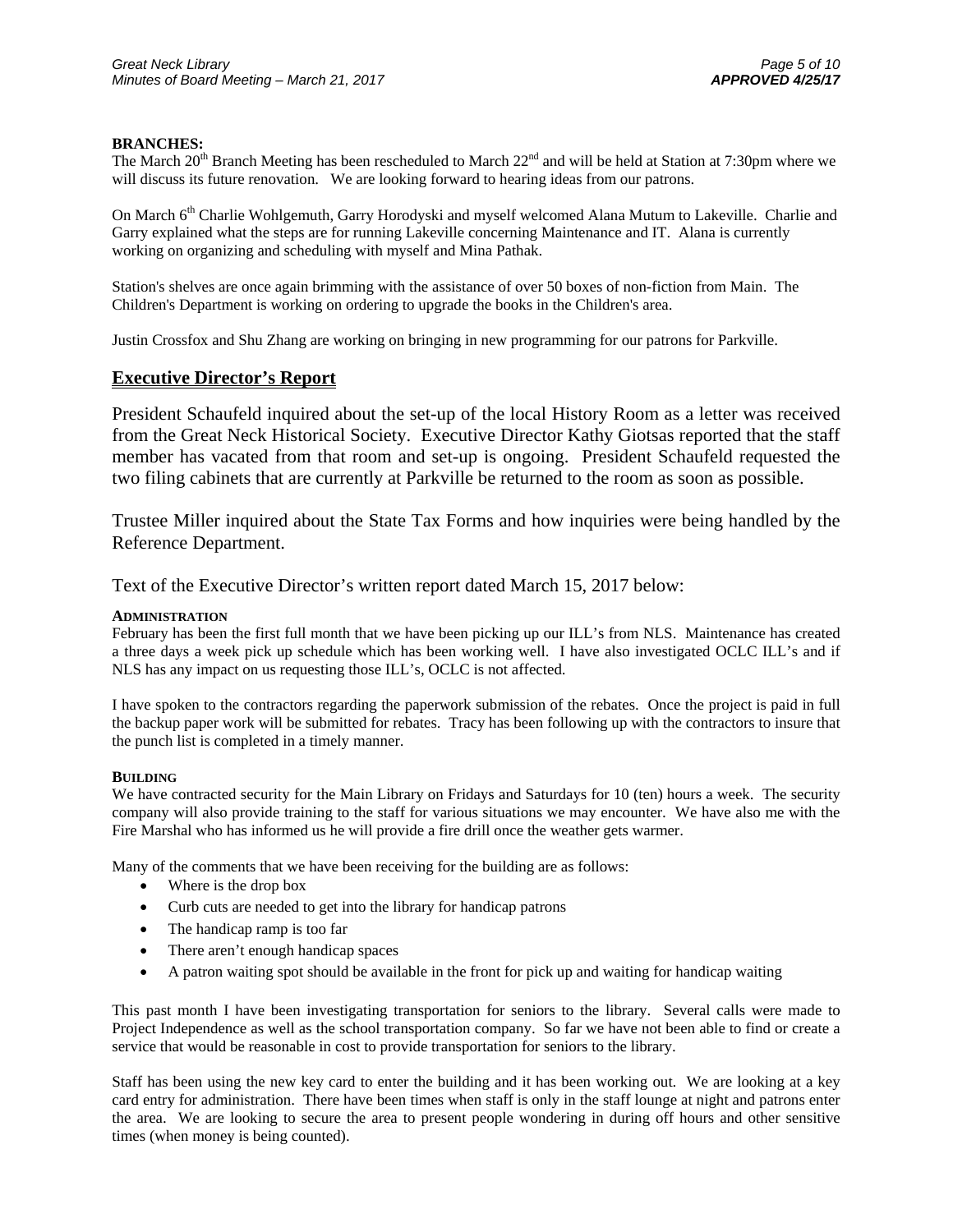#### **PERSONNEL**

We have been working with Pear HR this past month. At the monthly staff meeting they introduced themselves and answered any questions the staff has regarding their services. Pear HR has also set up meeting with the managers to assist them in managing staff.

Alana Mutum started at Lakeville and has been acclimating herself in the new position. Levels is also looking to convert one full time position to two part-time positions to better meet their needs. We will be converting one levels position to a part-time Levels (music) and Levels (Technology) position. Adam has very good programing ideas that will utilize both positions.

#### **RELOCATION**

Tracy has been working with the circulation staff to get the books back on the shelves. As we are going through the boxes we are finding that there are several boxes with records from the business office for retention, reference supplies, displays, toys, and archive materials. Many of the boxes have been shelved and we are hoping to be completed with the shelving by the end of March. We are still waiting for shelving in the Children's department and Media.

Besides shelving the books from storage we have also been receiving many boxes of new books that have been processed and need to be shelved.

We have also started putting the sculptures out in various places in the building and we will be displaying our paintings during the month of March/April. Both pianos have been tuned and we are looking to get pricing on refurbishing the grand piano.

#### **TECHNOLOGY**

We have starting implementing SPOT and have been testing it before we make it available to patrons. We hope to have the testing finished by the end of March.

Hoopla has been configured to our system and we will be debuting it on March  $21<sup>st</sup>$ ,  $2017$ . Staff will be trained to assist patrons.

We have starting the process for implementing RFID. Biblioteca will set up a timeline for our review. The first thing that will be done is the tagging of the collection. This will give time for to install the equipment at all the locations. Once the collection is tagged and the equipment is installed we can go live with RFID.

## **OLD BUSINESS**

### **Credit for Projection Screen**

**Upon motion by Rebecca Miller, seconded by Marietta DiCamillo, and after discussion, it was,** 

**RESOLVED,** that the Great Neck Library Board of Trustees approve the credit for a Da-lite Tensioned Large Advantage Deluxe Electrol Screen as submitted by Profound Technologies, in the amount of [\$7,078.05].

**VOTE:** Yes – 6 (Schaufeld, Marcus, Fuller, DiCamillo, Ferrante Krupski, Miller) *MOTION CARRIED UNANIMOUSLY* 

## **NEW BUSINESS**

**(a) Recognition Levels Certificate of Merit for Annual Valentines for Veterans Program**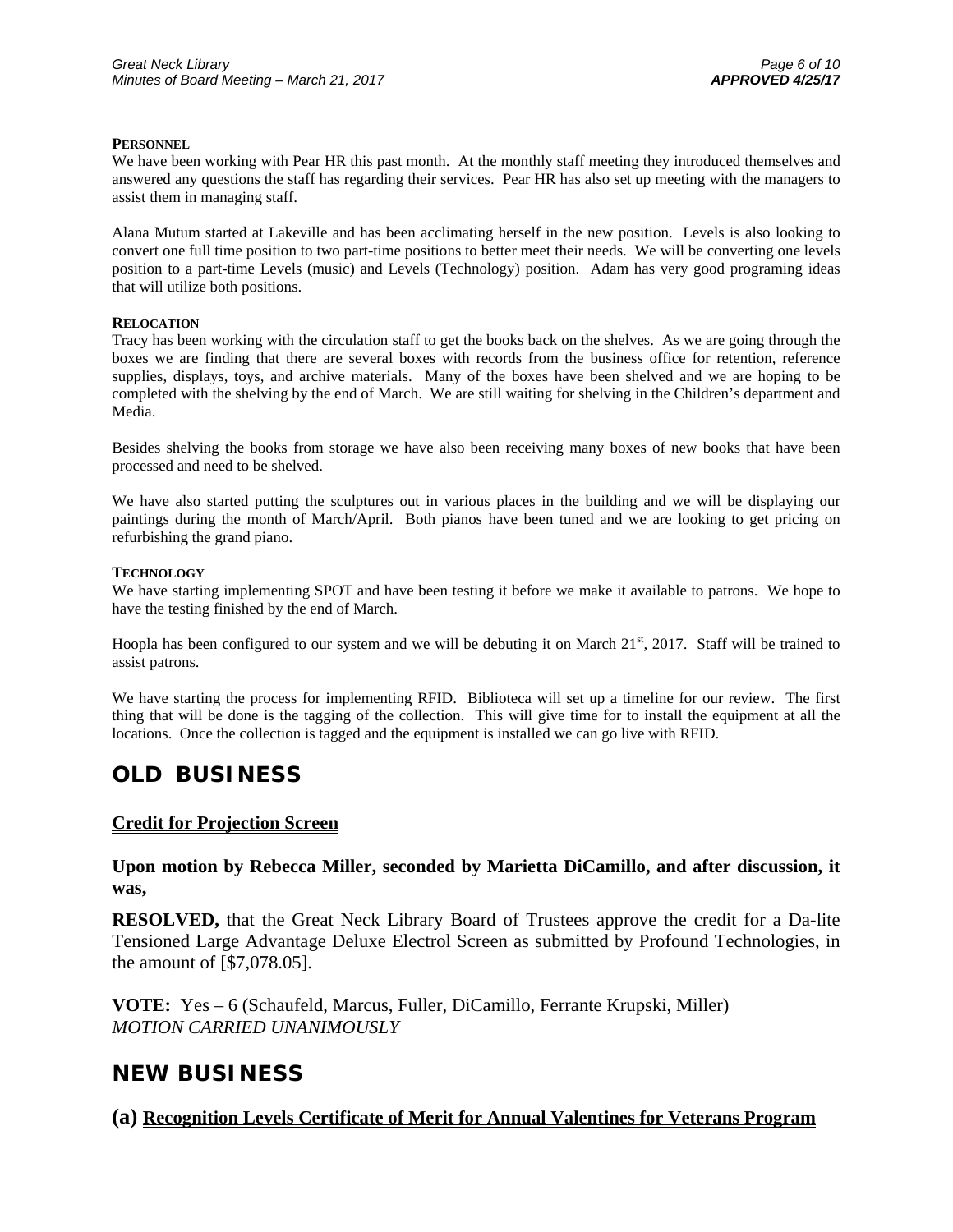Youth Services Coordinator, Adam Hinz, reported that the Levels program participated in an event where they made Valentine's for Veterans. This project was recognized by State Assemblyman Tony D'Urso who visited and presented them with a Certificate of Merit.

## **(b) Appointment of Full Time Custodian**

**Upon motion by Francine Ferrante Krupski, seconded by Marietta DiCamillo, and after discussion, it was,** 

**RESOLVED,** that the Great Neck Library Board of Trustees approve the appointment of Ever Zelaya to the position of Full Time Custodian for a three year term with a six month probationary period and annual reviews to assess performance and salary increases, effective March 27, 2017, at an annual salary of \$40,210.00.

**VOTE:** Yes – 6 (Schaufeld, Marcus, Fuller, DiCamillo, Ferrante Krupski, Miller) *MOTION CARRIED UNANIMOUSLY* 

### **(c) Approval of Final Landscaping Plan & Approval to Proceed with RFP for Landscaping**

### **Upon motion by Joel Marcus, seconded by Michael Fuller, and after discussion, it was,**

**RESOLVED,** that the Great Neck Library Board of Trustees approve the final Landscape Plan submitted by Bayview Landscape Architecture and proceed with a Request for Proposal (RFP) for Landscaping for the Main Library.

**VOTE:** Yes – 6 (Schaufeld, Marcus, Fuller, DiCamillo, Ferrante Krupski, Miller) *MOTION CARRIED UNANIMOUSLY* 

*Public Comment: N. Camastro* 

## **(d) SEQRA Approval**

## **Upon motion by Michael Fuller, seconded by Marietta DiCamillo, and after discussion, it was,**

**MOVED,** that the Great Neck Library Board of Trustees authorize the Great Neck Library to enter into an inter-municipal agreement with the County of Nassau to receive funding for the purchase of STEM Lab equipment (see Appendix A-attached).

 WHEREAS, the Great Neck Library desires to enter into an inter-municipal agreement with the County of Nassau as authorized by Article 5-G of the General Municipal Law of the State of New York, to purchase STEM Lab equipment (see Appendix A); and

 WHEREAS, pursuant to said agreement, the County will provide funding to reimburse the Great Neck Library in the amount of \$50,000 for the purchase of STEM Lab equipment (see Appendix A) for said project;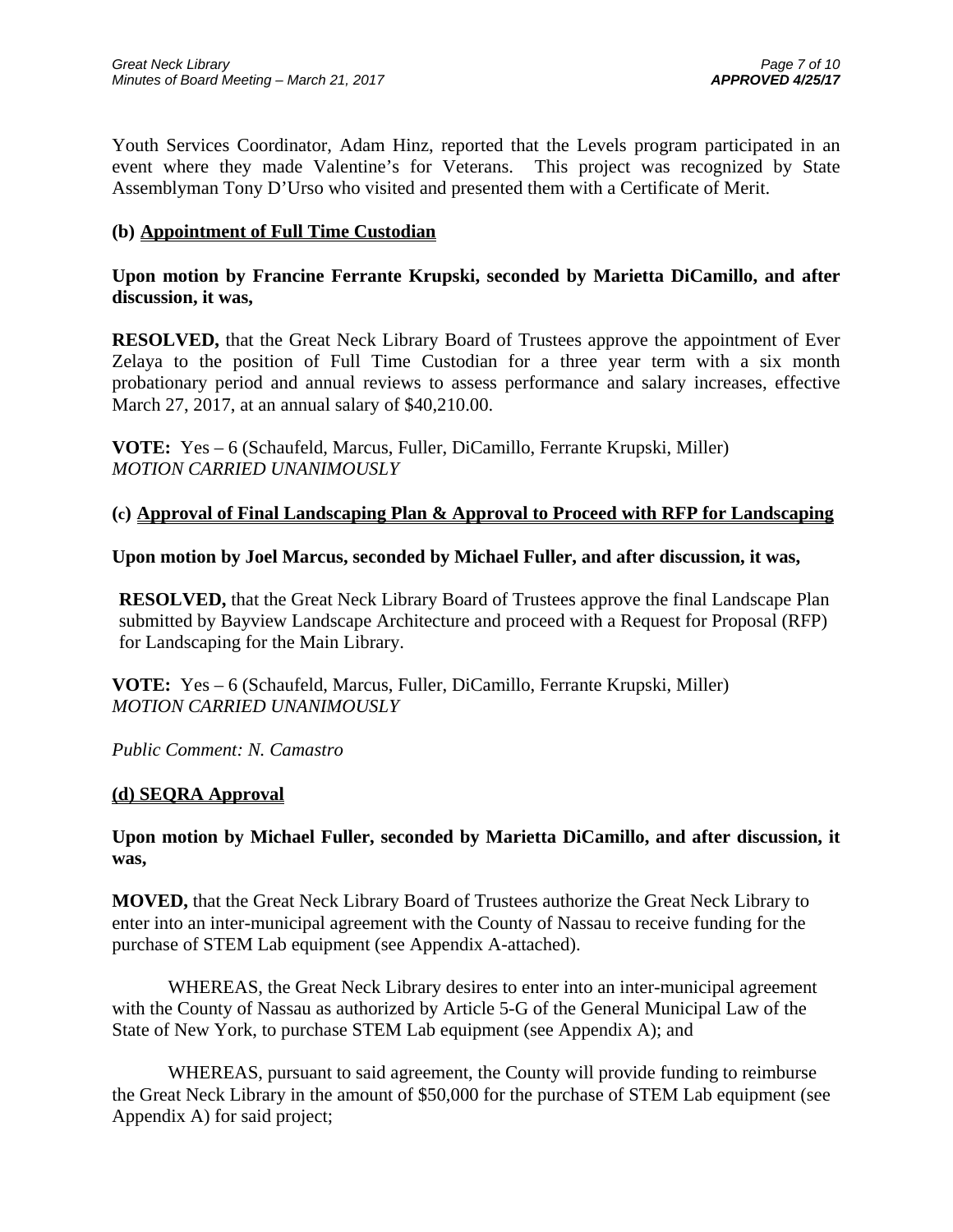## NOW, THEREFORE, be it

 RESOLVED, by the Great Neck Library Board of Trustees that the Great Neck Library be and hereby is authorized to enter into an inter-municipal cooperation agreement with the County of Nassau for the above said project; and be it further

 RESOLVED, that the Great Neck Library Board adopts this resolution making a SEQRA environmental determination that the proposed Inter-Municipal Agreement and project will not have a significant effect on the environment and issues a negative declaration.

**VOTE:** Yes – 6 (Schaufeld, Marcus, Fuller, DiCamillo, Ferrante Krupski, Miller) *MOTION CARRIED UNANIMOUSLY* 

## **(e) Acceptance of Part Time Levels Music Program Coordinator Job Posting & Description**

**Upon motion by Francine Ferrante Krupski, seconded by Marietta DiCamillo, and after discussion, it was,** 

**RESOLVED,** that the Great Neck Library Board of Trustees accept the Part Time Levels Music Program Coordinator Job Posting and Description as attached.

**VOTE:** Yes – 6 (Schaufeld, Marcus, Fuller, DiCamillo, Ferrante Krupski, Miller) *MOTION CARRIED UNANIMOUSLY* 

## **(f) Acceptance of Part Time Levels Technology Program Coordinator Job Posting & Description**

**Upon motion by Francine Ferrante Krupski, seconded by Marietta DiCamillo, and after discussion, it was,** 

**RESOLVED,** that the Great Neck Library Board of Trustees accept the Part Time Levels Technology Program Coordinator Job Posting and Description as attached.

**VOTE:** Yes – 6 (Schaufeld, Marcus, Fuller, DiCamillo, Ferrante Krupski, Miller) *MOTION CARRIED UNANIMOUSLY* 

*Public Comment: M. Wohlgemuth* 

## **(g) Approval of Security Interface Board**

## **Upon motion by Rebecca Miller, seconded by Francine Ferrante Krupski, and after discussion, it was,**

**RESOLVED,** that the Great Neck Library Board of Trustees approve the purchase of a Security Interface Board from ASSA ABLOY for the Automatic Doors at the Main Library in the amount of \$1,384.90; funds to be taken from the Main Building and Special Services Fund.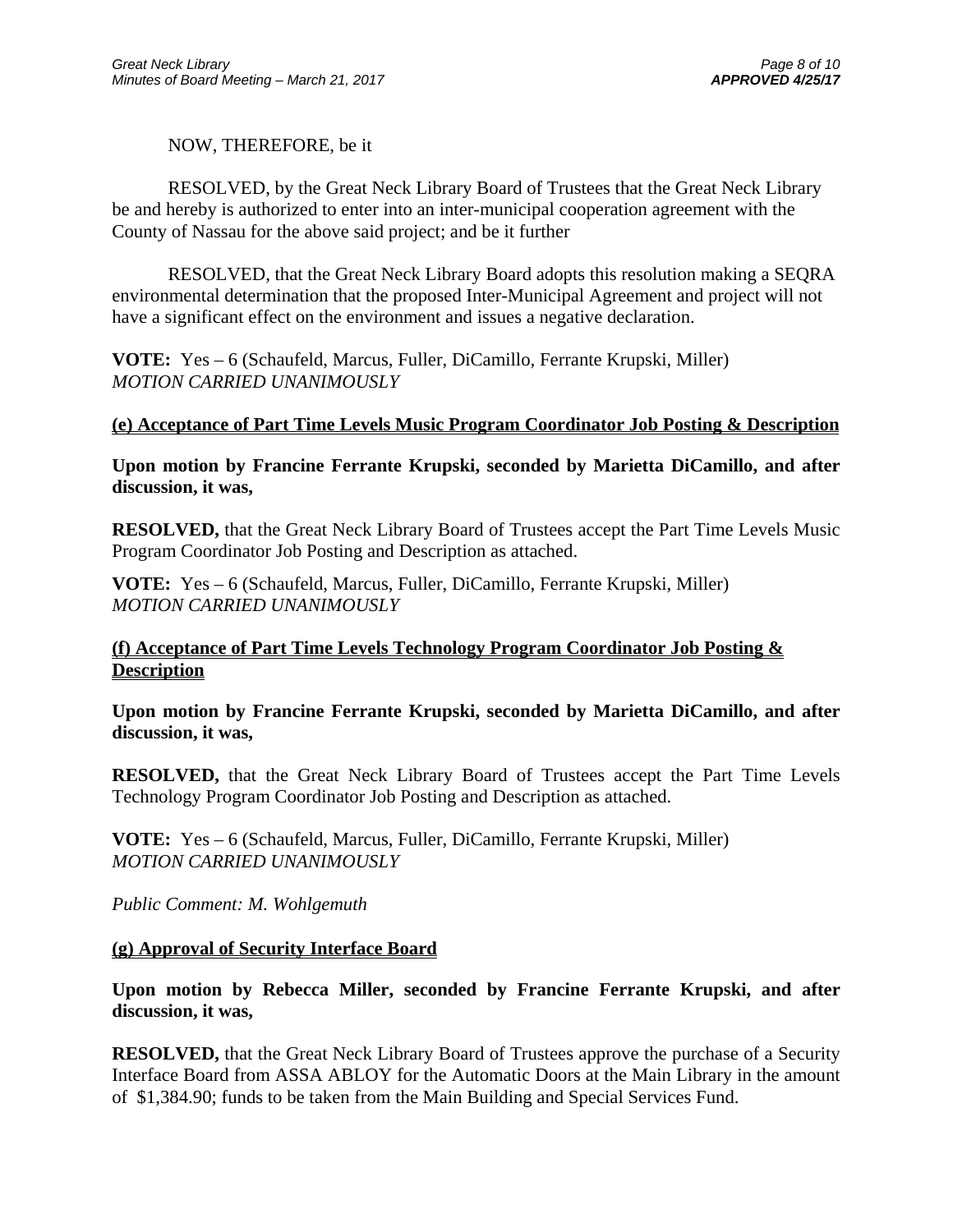**VOTE:** Yes – 6 (Schaufeld, Marcus, Fuller, DiCamillo, Ferrante Krupski, Miller) *MOTION CARRIED UNANIMOUSLY* 

## **(h) Approval of Secured Access Door for the Staff and Administration Area at Main**

**Upon motion by Marietta DiCamillo, seconded by Rebecca Miller, and after discussion, it was,** 

**RESOLVED,** that the Great Neck Library Board of Trustees approve the installation of a secured access system for the Staff and Administration area at the Main Library from A+ Technology & Security Solutions in the amount of \$2,773.20; funds to be taken from the Main Building and Special Services Fund.

**VOTE:** Yes – 6 (Schaufeld, Marcus, Fuller, DiCamillo, Ferrante Krupski, Miller) *MOTION CARRIED UNANIMOUSLY* 

## **(i) Approval of a Fire System Service Contract for the Main Library**

**Upon motion by Joel Marcus, seconded by Rebecca Miller, and after discussion, it was,** 

**RESOLVED,** that the Great Neck Library Board of Trustees approve a fire system service contract for the Main Library from Star Fire Protection in the amount of \$3,800.00; funds to be taken from the Service Contract Expense Line, pending contract review by legal.

**VOTE:** Yes – 6 (Schaufeld, Marcus, Fuller, DiCamillo, Ferrante Krupski, Miller) *MOTION CARRIED UNANIMOUSLY* 

## **(j) Approval of Redundant Phone Lines**

**Upon motion by Rebecca Miller, seconded by Marietta DiCamillo, and after discussion, it was,** 

**RESOLVED,** that the Great Neck Library Board of Trustees approve the cost for redundant phone lines for Parkville and Station Branches as well as the Main Library through MetTel in the amount of \$447.84 per month; such funds to be charged to the Telephone Expense Line, pending contract review by legal.

**VOTE:** Yes – 6 (Schaufeld, Marcus, Fuller, DiCamillo, Ferrante Krupski, Miller) *MOTION CARRIED UNANIMOUSLY* 

*Public Comment: M. Wohlgemuth, J. Pizer* 

## **CORRESPONDENCE**

None